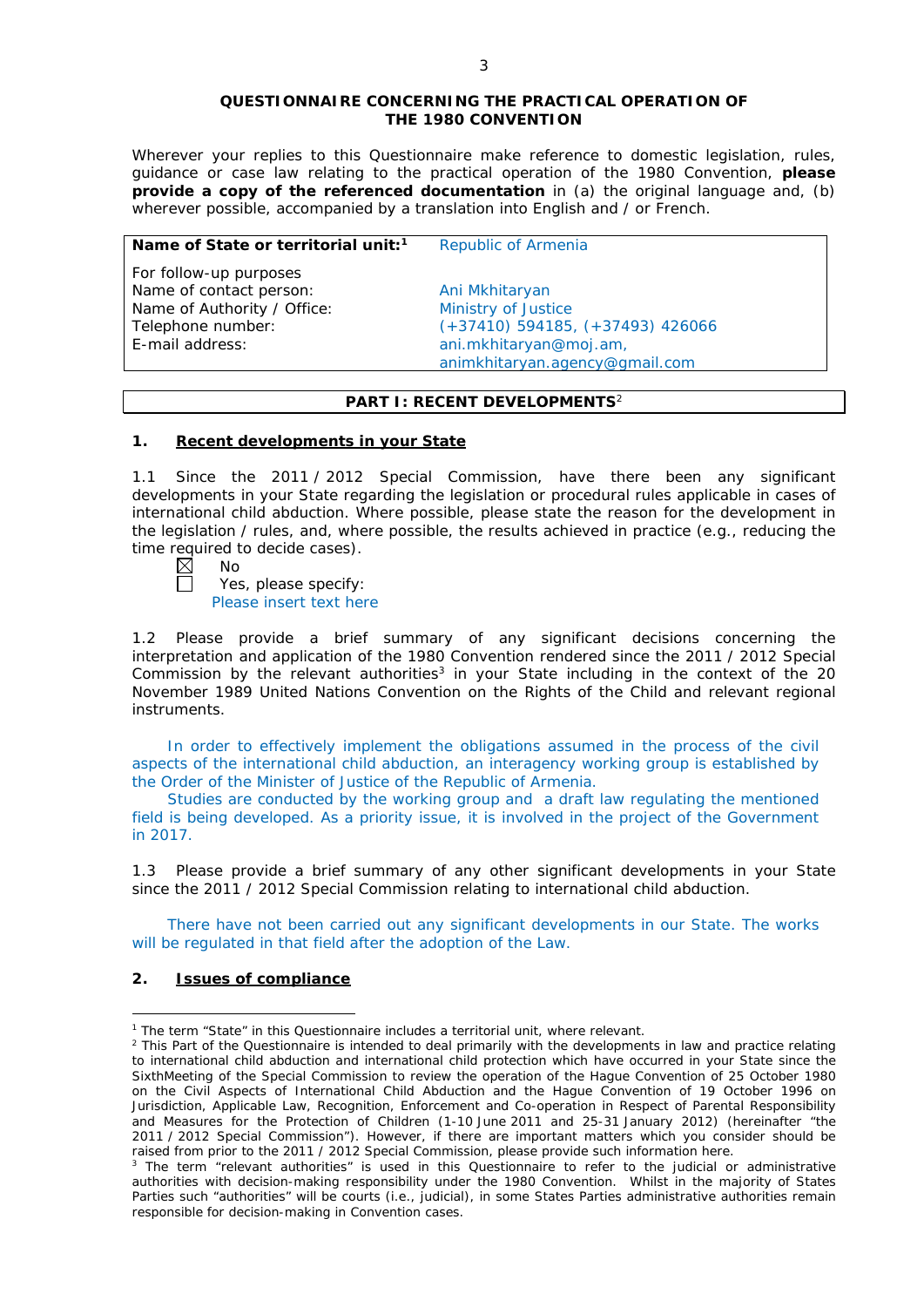2.1 Are there any States Parties to the 1980 Convention with whom you are having particular challenges in achieving successful co-operation? Please specify the challenges you have encountered and, in particular, whether the problems appear to be systemic.<br>  $\boxtimes$  No

 $\Box$ 

- No Yes, please specify:
- Please insert text here

2.2 Are you aware of situations / circumstances in which there has been avoidance / evasion of the 1980 Convention?

- $\boxtimes$ No  $\Box$ 
	- Yes, please specify:
	- Please insert text here

### **PART II: THE PRACTICAL OPERATION OF THE 1980 CONVENTION**

### **3. The role and functions of Central Authorities designated under the 1980 Convention**<sup>4</sup>

#### *In general*

3.1 Have any challenges arisen in practice in achieving effective communication or cooperation with other Central Authorities?

 $\boxtimes$ No

| Yes, please specify:    |  |
|-------------------------|--|
| Dlogge incont tout have |  |

Please insert text here

3.2 Have any of the duties of Central Authorities, as set out in **Article 7** of the 1980 Convention, raised any particular problems in practice either in your State, or in States Parties with whom you have co-operated?

 $\boxtimes$ No

 $\Box$ 

Yes, please specify: Please insert text here

3.3 Has your Central Authority encountered any challenges with the application of any of the 1980 Convention provisions? If so, please specify.

 $\Box$ No 岗

Yes, please specify:

When operating the Convention the Central Authority has encountered the problem of the separation of the jurisdictions of the Central Authority, the administrative body as mentioned in the Convention. Especially, currently, the Central Authority implements its jurisdiction and jurisdiction of the administrative body granted under the Convention including making the final decision. The court hears the case only in case of appeal. There are also some issues concerning the terms of the discussion of the case by the court. Currently, for regulating these issues activities are carried out and the international practice is being studied.

### *Legal aid and representation*

3.4 Do the measures your Central Authority takes to provide or facilitate the provision of legal aid, legal advice and representation in return proceedings under the 1980 Convention (**Art. 7(2)-(g)**) result in delays in proceedings either in your own State, or, where cases originate in your State, in any of the requested States you have dealt with?

- $\boxtimes$ No  $\Box$ 
	- Yes, please specify: Please insert text here

3.5 Are you aware of any other challenges in your State, or, where cases originate in your State, in any of the requested States you have dealt with, regarding the obtaining of legal aid, advice and  $\overline{\prime}$  or representation for either left-behind parents or taking parents?<sup>5</sup>

<sup>-</sup><sup>4</sup> See also Section 5 below on "Ensuring the safe return of children" which involves the role and functions of Central Authorities.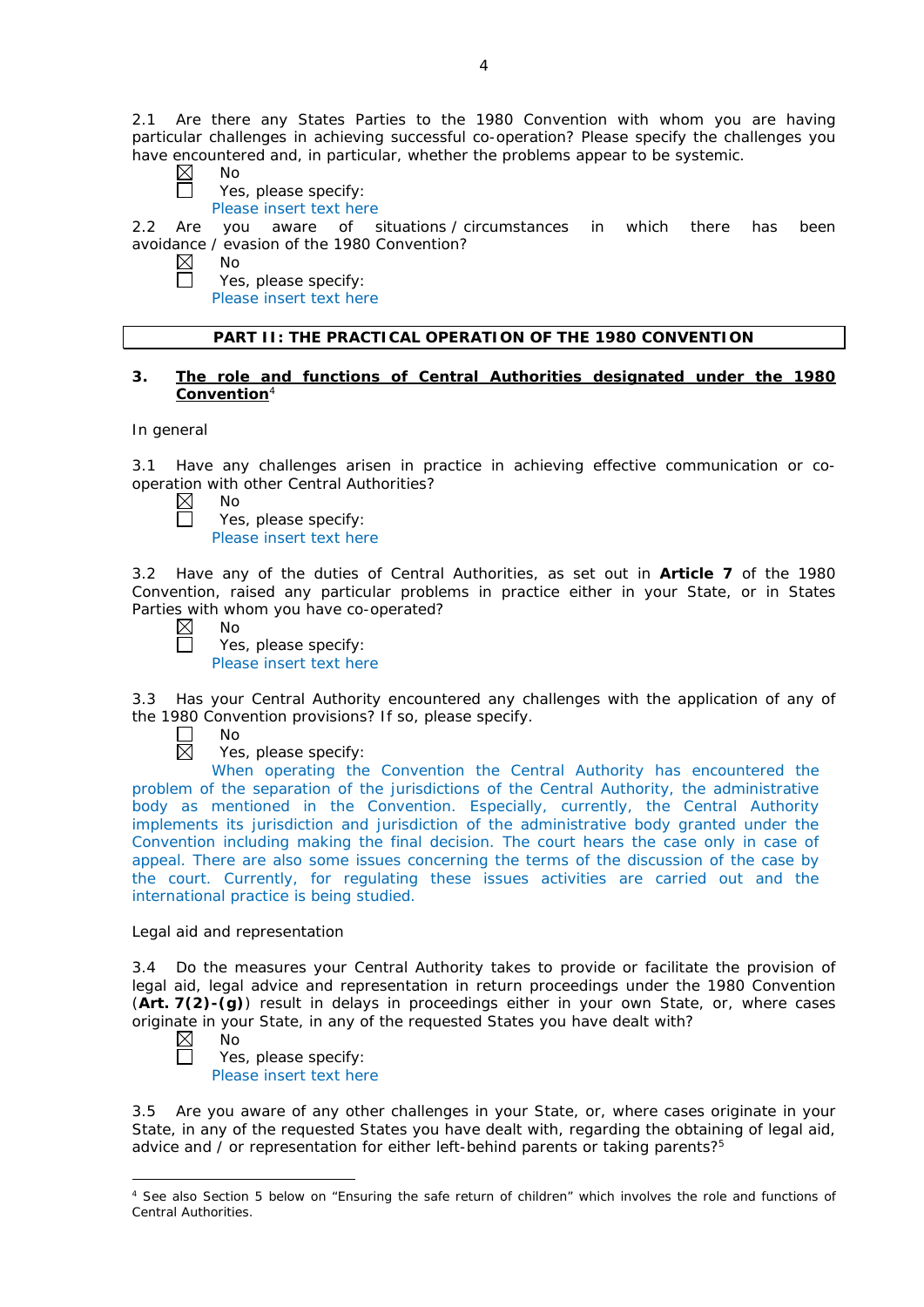

No Yes, please specify: Please insert text here

### *Locating the child*

3.6 Has your Central Authority encountered any challenges with locating children in cases involving the 1980 Convention, either as a requesting or requested State?<br>  $\boxtimes$  No

 $\Box$ 

No

Yes, please specify the challenges encountered and what steps were taken or are considered to be taken to overcome these challenges:

3.7 Has your Central Authority worked with any external agencies to discover the whereabouts of a child wrongfully removed to or retained within your State (*e.g.*, the police, Interpol, private location services)?

| г |  |  |
|---|--|--|
|   |  |  |

 $\boxtimes$ 

Yes, please share any good practice on this matter:

The Central Authority is cooperating with the Police and the National Security. Immediately after receiving the request on the child abduction, a report is made to the Police for finding out the whereabouts of the child.After making a decision on the return of the child, the process of the return of the child is being organized with the help of the Police, if the side that keeps the child refuses to voluntary surrender the child. If necessary the Police carry out the home study of the child. The National Security take measures to exclude the withdrawal of the child from the country.

### *Information exchange, training and networking of Central Authorities*

3.8 Has your Central Authority shared its expertise with another Central Authority or benefited from another Central Authority sharing its expertise with your Central Authority, in accordance with the Guide to Good Practice  $-$  Part I on Central Authority Practice?<sup>6</sup>

- $\Box$ No  $\overline{\boxtimes}$ 
	- Yes, please specify:

For the purpose of sharing their experience, the representatives of the Central Authority of Germany and a Judge who hears such cases with the help of IRZ have visited the Republic of Armenia.

3.9 Has your Central Authority organised or participated in any other networking initiatives between Central Authorities such as regional meetings via conference call or videoconference? No

- $\boxtimes$ 
	- Yes, please specify: Please insert text here

*Statistics*<sup>7</sup>

<u>.</u>

3.10 If your Central Authority does not submit statistics through the web-based INCASTAT database, please explain why.

<sup>5</sup> See paras 1.1.4 to 1.1.6 of the "Conclusions and Recommendations of the Fifth Meeting of the Special Commission to review the operation of the *Hague Convention of 25 October 1980 on the Civil Aspects of International Child Abduction* and the practical implementation of the *Hague Convention of 19 October 1996 on Jurisdiction, Applicable Law, Recognition, Enforcement and Co-operation in Respect of Parental Responsibility and Measures for the Protection of Children* (30 October – 9 November 2006) (hereinafter referred to as the ["Conclusions and Recommendations of the 2006 Special Commission"](https://assets.hcch.net/upload/concl28sc5_e.pdf)) and paragraphs 32 to 34 of the [Conclusions and Recommendations of the Special Commissionto review the operation of the Hague Convention](https://assets.hcch.net/upload/wop/concl28sc6_e.pdf)  of *[19 October 1980 on Jurisdiction, Applicable law, Recognition, Enforcement and Co-operation in Respect of](https://assets.hcch.net/upload/wop/concl28sc6_e.pdf)  [Parental Responsibility and Measures for the Protection of Children](https://assets.hcch.net/upload/wop/concl28sc6_e.pdf)* (1-10 June 2011 and 25-31 January 2012) (hereinafter the "C&R of the 2011/2012 Special Commission") (available on the Hague Conference website at < www.hcch.net > under "Child Abduction Section" then "Special Commission meetings").

 $6$  Available on the Haque Conference website at < www.hcch.net > under "Child Abduction Section" then "Guides to Good Practice". See, in particular, Chapter 6.5 on twinning arrangements.

<sup>7</sup> See paras 1.1.16 to 1.1.21 of the Conclusions and Recommendations of the 2006 Special Commission(*supra.*  note  $5$ ).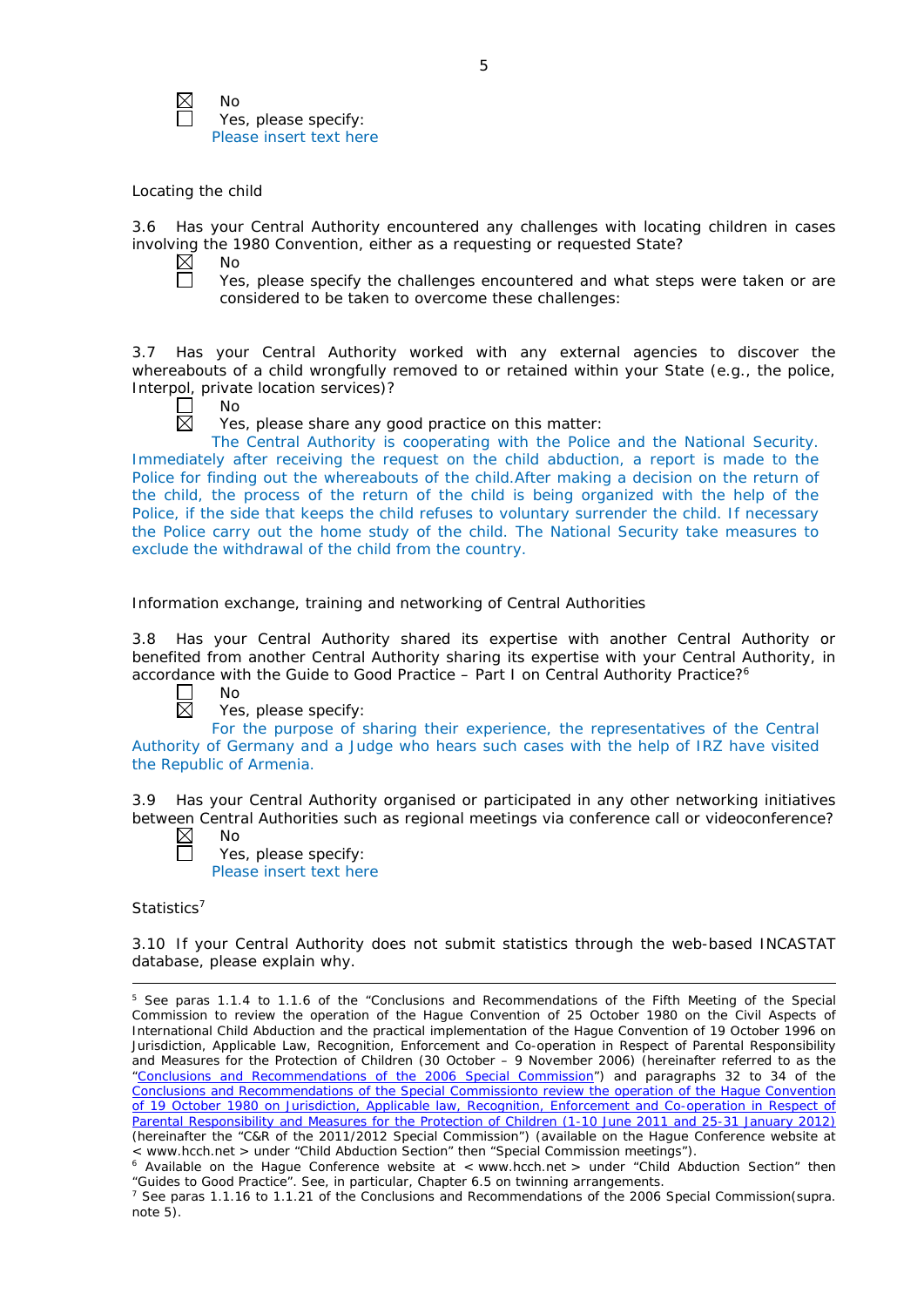The Central Authority of the Republic of Armenia is willing to provide statistics through the web-based INCASTAT, whereas in 2016 (the first attempt), after downloading the statistical data, it turned out that it has not been downloaded. We would very much appreciate if we could receive consultation on how to use the program.

#### *Prompt handling of cases*

3.11 Does your Central Authority have mechanisms in place to ensure the prompt handling of cases?<br> $\overline{\mathbb{Z}}$ 

| Nο                      |
|-------------------------|
| Yes, please specify:    |
| Please insert text here |

3.12 If your Central Authority is experiencing delays in handling cases please specify the main reasons for these delays:

We would like to note that because of the absence of the Legislation regulating this field, the terms of cooperation between concerned authorities are not clarified. In general, delays may be due to the implementation of works of guardianship and custody bodies, the Police. In any case, the competent authorities try to take measures as quickly as possible.

#### **4. Court proceedings&promptness**

4.1 Has your State limited the number of judicial or administrative authorities who can hear return applications under the 1980 Convention (*i.e.*, concentration of jurisdiction")?<sup>8</sup><br>  $\Box$  Yes<br>
No. please indicate if such arrangements are being contemplated:

Yes

No, please indicate if such arrangements are being contemplated: Please insert text here

4.2 Does your State have mechanisms in place to handle return decisions within six weeks (*e.g.*, production of summary evidence, limitation of appeals, swift enforcement)?

 $\boxtimes$ No  $\Box$ 

Yes, please explain: Please insert text here

4.3 If your response to the previous question is No, does your State contemplate implementing mechanisms to meet the requirement of prompt return under the 1980 Convention (*e.g.*, procedures, bench-books, guidelines, protocols)?

No, please explain:  $\Box$ 

Please insert text here  $\boxtimes$ 

Yes, please explain:

Carrying out legislative reforms in this field, it is also planned to discuss the study of child abduction cases by the two-level judiciary bodies. extraordinarily.

4.4 If your State is experiencing delays in handling return decisions please specify the main reasons for these delays:

The reasons are mentioned in the answer of question 3.12.

4.5 Do your courts regularly order immediate protective measures when initiating the return procedure, so as to prevent a new removal and minimize the harm to the child (*e.g.*, prohibit removal of the child from the jurisdiction, retain documentation, grant provisional access rights to the left-behind parent)?

- No, please explain:  $\Box$ 
	- Please insert text here
- Yes, please explain: ⊠

-

The return process of the child is organized with the Police at the same time informing about it to the Central Authority of the requesting State, which then confirms the

<sup>8</sup> See, *The [Judges' Newsletter](https://www.hcch.net/en/instruments/conventions/publications2/judges-newsletter)* on International Child Protection – Vol. XX / [Summer-Autumn 2013](https://assets.hcch.net/upload/newsletter/nl2013tome20en.pdf) the special focus of which was "Concentration of jurisdiction under the*Hague Convention of 25 October 1980 on the civil aspects of International Child Abduction* and other international child protection instruments".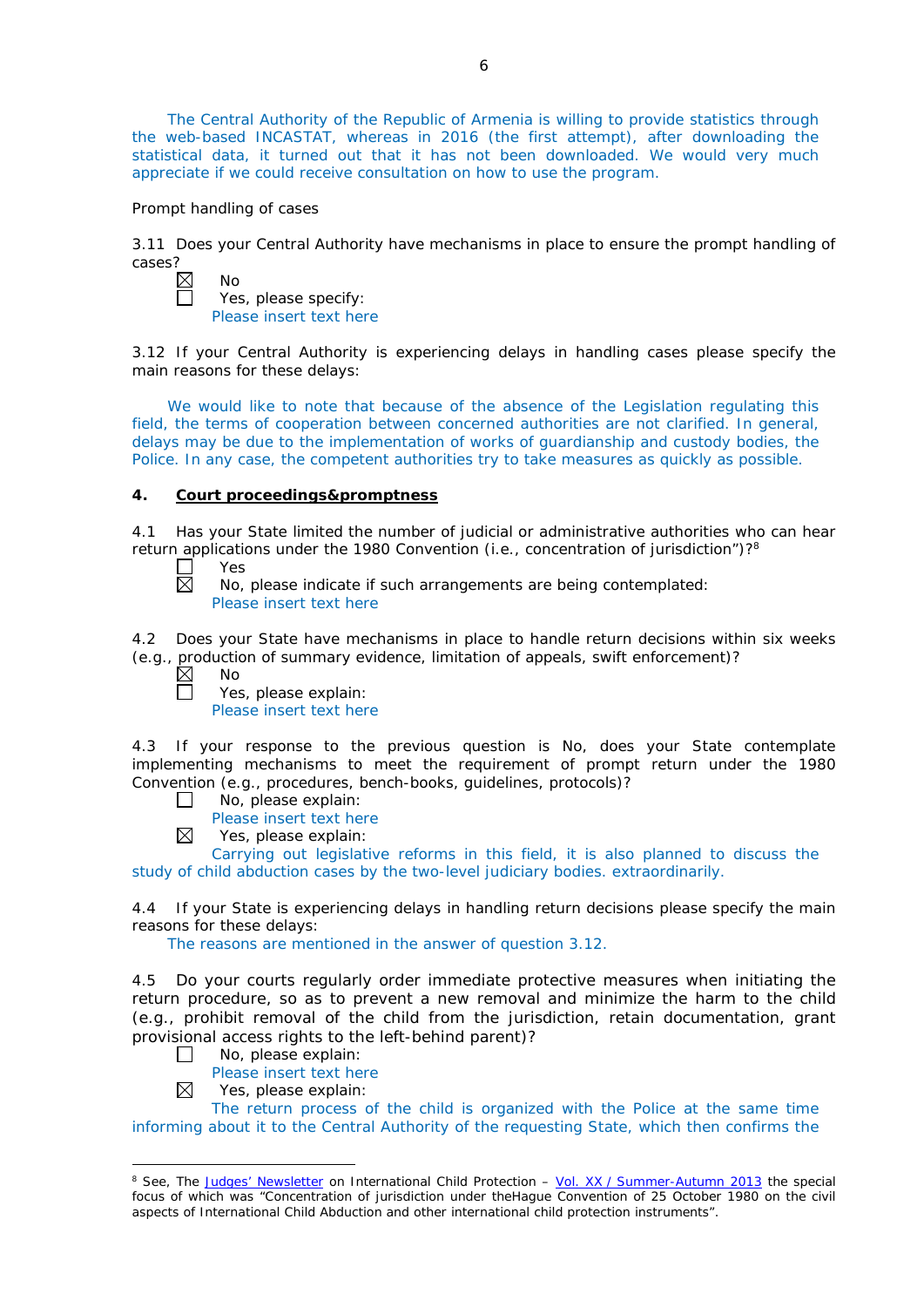acceptance of the child. In case if the decision on the return of the child is appealed the court, in its discretion or through the mediation of the participants of the proceedings, as claim ensuring means, may prohibit the border crossing of the child for the pupose of elimination of the removal of the child to another country.

4.6 Do your courts make use of direct judicial communications to ensure prompt proceedings?

 $\Box$ Yes  $\boxtimes$ 

No, please explain:

The court doesn't make decision on the return of the child. It discusses the appeal made against the decision of the Central Authority.

4.7 If your State has not designated a sitting judge to the International Hague Network of Judges does your State intend to do so in the near future?

- Yes  $\boxtimes$ 
	- No, please explain:

When working on the draft law on the child abduction, this question would also be discussed.

4.8 Please comment upon any cases (whether your State was the requesting or requested State), in which the judge (or decision-maker) has, before determining an application for return, communicated with a judge or other authority in the requesting State regarding the issue of the child's safe return. What was the specific purpose of the communication? What was the outcome?

The judges don't communicate with the judges of other States because under the administrative proceedings the court only discusses the appeal against the decision of the Central Authority on the return of the child.

### **5. Ensuring the safe return of children**<sup>9</sup>

*Methods for ensuring the safe return of children*<sup>10</sup>

5.1 What measures has your Central Authority taken to ensure that the recommendations of the 2006 and 2011 / 2012 Special Commission meetings<sup>11</sup> regarding the safe return of children are implemented?

When working on the draft law on the child abduction these recommendations will also be taken into consideration.

5.2 In particular, in a case where the safety of a child is in issue and where a return order has been made in your State, how does your Central Authority ensure that the appropriate child protection bodies in the *requesting* State are alerted so that they may act to protect the welfare of a child upon return (until the appropriate court in the requesting State has been effectively seised)?

The Central Authority informs about the departure of the child to the Central Authority of the requesting State asking to confirm the arrival and safe transfer of the child to the person having jurisdiction over him/her.

5.3 Where there are concerns in the requested State regarding possible risks for a child following a return, what conditions or requirements can the relevant authority in your State put in place to minimise or eliminate those concerns?

When the child returs to the Republic of Armenia, for the purpose of the safe return the competent Police officer meets the child and places him/her with his/her legal representative. If the legal representative of the child is absent at a time when the child is being returned, the child is being placed in a relevant organization.

-

<sup>9</sup> See **Art. 7(2)** *h)*of the 1980 Convention.

<sup>&</sup>lt;sup>10</sup> Where relevant, please make reference to the use of undertakings, mirror orders and safe harbour orders and other such measures in your State.

<sup>11</sup>See the [Conclusions and Recommendations](https://assets.hcch.net/upload/concl28sc5_e.pdf) of the Special Commission of 2006 (*supra.* note 5) at paras 1.1.12 and 1.8.1 to 1.8.2 and 1.8.4 to 1.8.5 and the Appendix to the Conclusions and Recommendations and the [Conclusions and Recommendations of the 2011](https://assets.hcch.net/upload/wop/concl28sc6_e.pdf) / 2012 Special Commission (*supra.* note 5).at paras 39-43.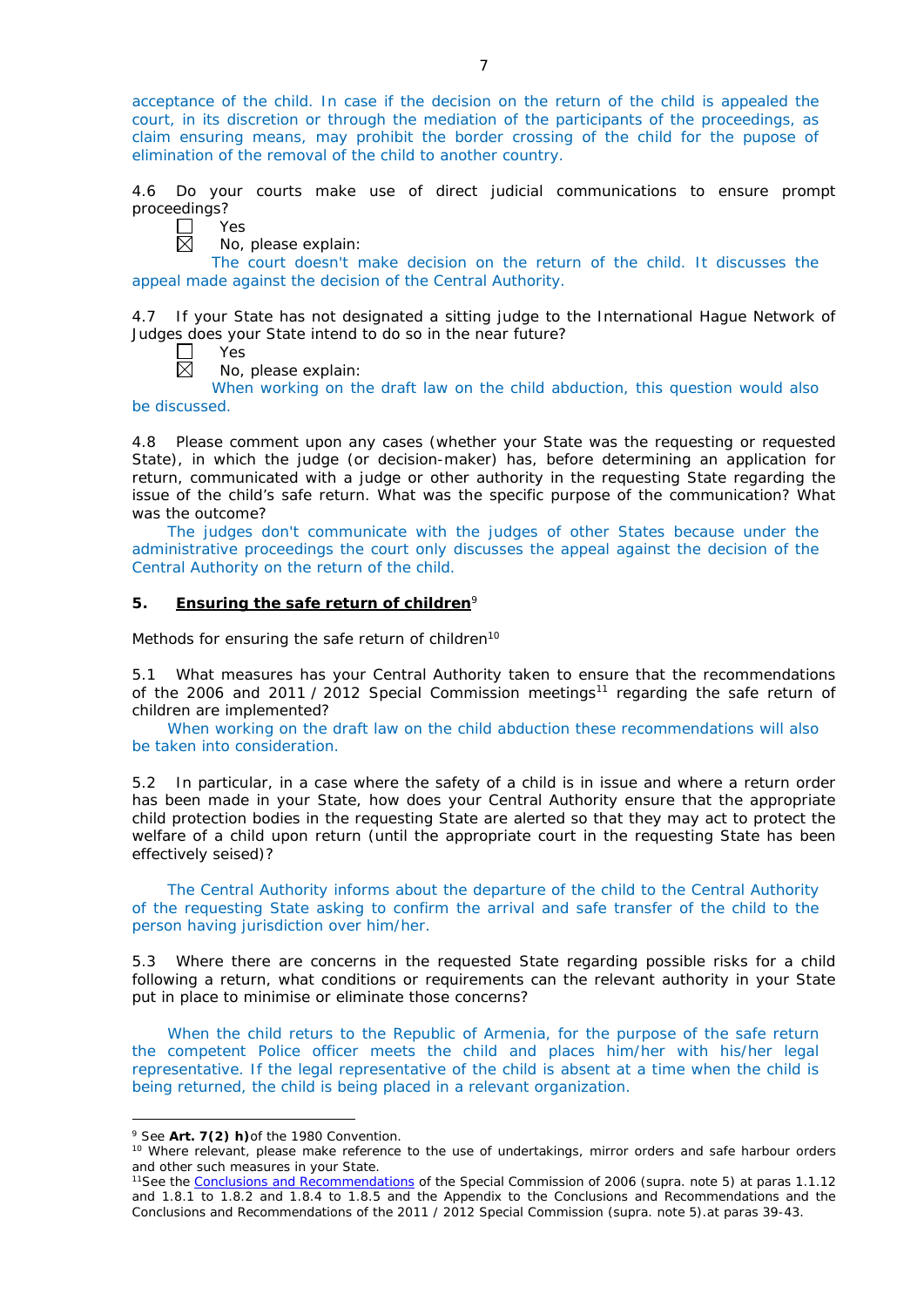*Use of the 1996 Convention to ensure a safe return*

5.4 If your State is not Party to the 1996 Convention, is consideration being given to the possible advantages of the 1996 Convention in providing a jurisdictional basis for urgent protective measures associated with return orders (**Arts 7 and 11**), in providing for their recognition by operation of law (**Art. 23**), and in communicating information relevant to the protection of the child (**Art. 34**)?

No Yes, please explain: Please insert text here

#### *Protection of primary carer*

5.5 Are you aware of cases in your State where a primary carer taking parent, for reasons of personal security (*e.g.*, domestic or family violence, intimidation, harassment, etc.) or others, has refused or has not been in a position to return with the child to the requesting State? How are such cases dealt with in your State? Please explain and provide case examples where possible.

### N/A

5.6 In particular, would your authorities consider putting in place measures to protect the primary carer upon return in the requesting State as a mean to secure the safe return of the child? Please explain and provide case examples where possible.

### N/A

### *Post-return information*

5.7 In cases where measures are put in place in your State to ensure the safety of a child upon return, does your State (through the Central Authority, or otherwise) attempt to monitor the effectiveness of those measures upon the child's return? Would you support a recommendation that States Parties should co-operate to provide each other with follow-up information on such matters, insofar as is possible?

### N/A

-

5.8 If your State is not Party to the 1996 Convention, is consideration being given to the possible advantages of the 1996 Convention in providing a jurisdictional basis for requesting a report on the situation of the child upon return to the State of habitual residence (**Art. 32- (a)**)?

| $\boxtimes$ | Nο                      |
|-------------|-------------------------|
| $\Box$      | Yes, please explain:    |
|             | Please insert text here |

### **6. Voluntary agreements and mediation**

6.1 How does your Central Authority (either directly or through any intermediary) take, or is it considering taking, appropriate steps under **Article 7-(c)** to secure the voluntary return of the child or to bring about an amicable resolution of the issues? Please explain:

The Central Authority arranges meetings and through giving advice tries to help the parents of the child to agree to come to compromises. The aim of the Central Authority is to suggest every possible means of reconciliation, based on the child's best interests..

6.2 In what ways have you used the "Guide to Good Practice on Mediation"12 for the purpose of implementing the 1980 Convention in your State? Please explain:

<sup>&</sup>lt;sup>12</sup> Available on the Hague Conference website at < www.hcch.net > under "Child Abduction Section" then "Guides to Good Practice".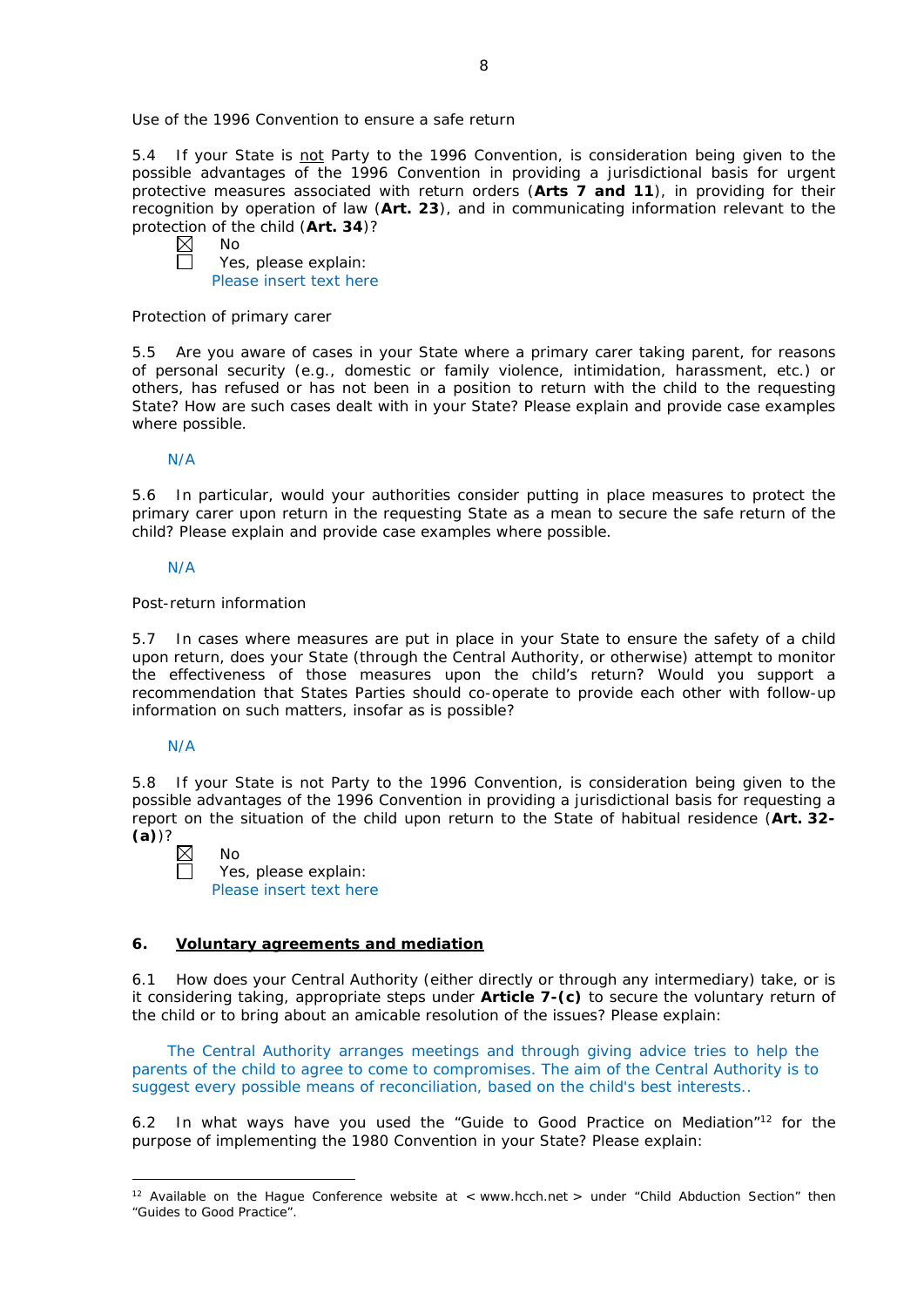There is no any normative act regulating mediation process in the framework of the mentioned field. We need to study this field and have exchange of practice.

6.3 Has your State considered or is it in the process of considering the establishment of a Central Contact Point for international family mediation to facilitate access to information on available mediation services and related issues for cross-border family disputes involving children, or has this task been entrusted to the Central Authority?<sup>13</sup>

- $\boxtimes$ No, please explain:
	- Please insert text here

П Yes, please explain: Please insert text here

### **7. Preventive measures**

7.1 Has your State taken steps to advance the development of a travel form under the auspices of the International Civil Aviation Organisation?<sup>14</sup>

| N٥ |  |
|----|--|
| ч  |  |

Yes, please describe: Please insert text here

7.2 Regardless of whether the International Civil Aviation Organisation adds the development of a travel form to its work programme, would your State support the development of a non-mandatory model travel form under the auspices of the Hague Conference?

|  | es |
|--|----|
|  | NΩ |

No, please explain: Please insert text here

## **8. The Guide to Good Practice under the 1980 Convention**

8.1 In what ways have you used the Parts of the Guide to Good Practice<sup>15</sup> to assist in implementing for the first time, or improving the practical operation of, the 1980 Convention in your State?

- a. Part I on Central Authority Practice. Please explain: The Guide is used when preparing the draft law.
- b. Part II on Implementing Measures. Please explain: The Guide is used when preparing the draft law.
- c. Part III on Preventive Measures. Please explain: The Guide is used when preparing the draft law.
- d. Part IV on Enforcement. Please explain: The guide is used when preparing the draft law.

8.2 How have you ensured that the relevant authorities in your State have been made aware of, and have had access to, the Guide to Good Practice?

All the information on the child abduction, as well as on the Guide is informed to the competent authorities - the Police, Ministry of Foreign Affairs, courts.

8.3 Do you have any other comments about any Part of the Guide to Good Practice?

N/A

-

### **9. Publicity and debate concerning the 1980 Convention**

 $13As$  it has been encouraged in the Guide to Good Practice on Mediation, Chapter 4, on "Access to Mediation". par. 114-117.See also [Conclusions and Recommendations of the 2011](https://assets.hcch.net/upload/wop/concl28sc6_e.pdf) / 2012 Special Commission (*supra.*note 5) at par. 61.

<sup>14</sup> See the [Conclusions and Recommendations of the 2011](https://assets.hcch.net/upload/wop/concl28sc6_e.pdf) / 2012 Special Commission(*supra.*note 5) at par. 92. <sup>15</sup> All Parts of the Guide to Good Practice under the 1980 Convention are available on the Hague Conferencewebsite at< www.hcch.net > under "Child Abduction Section" then "Guides to Good Practice".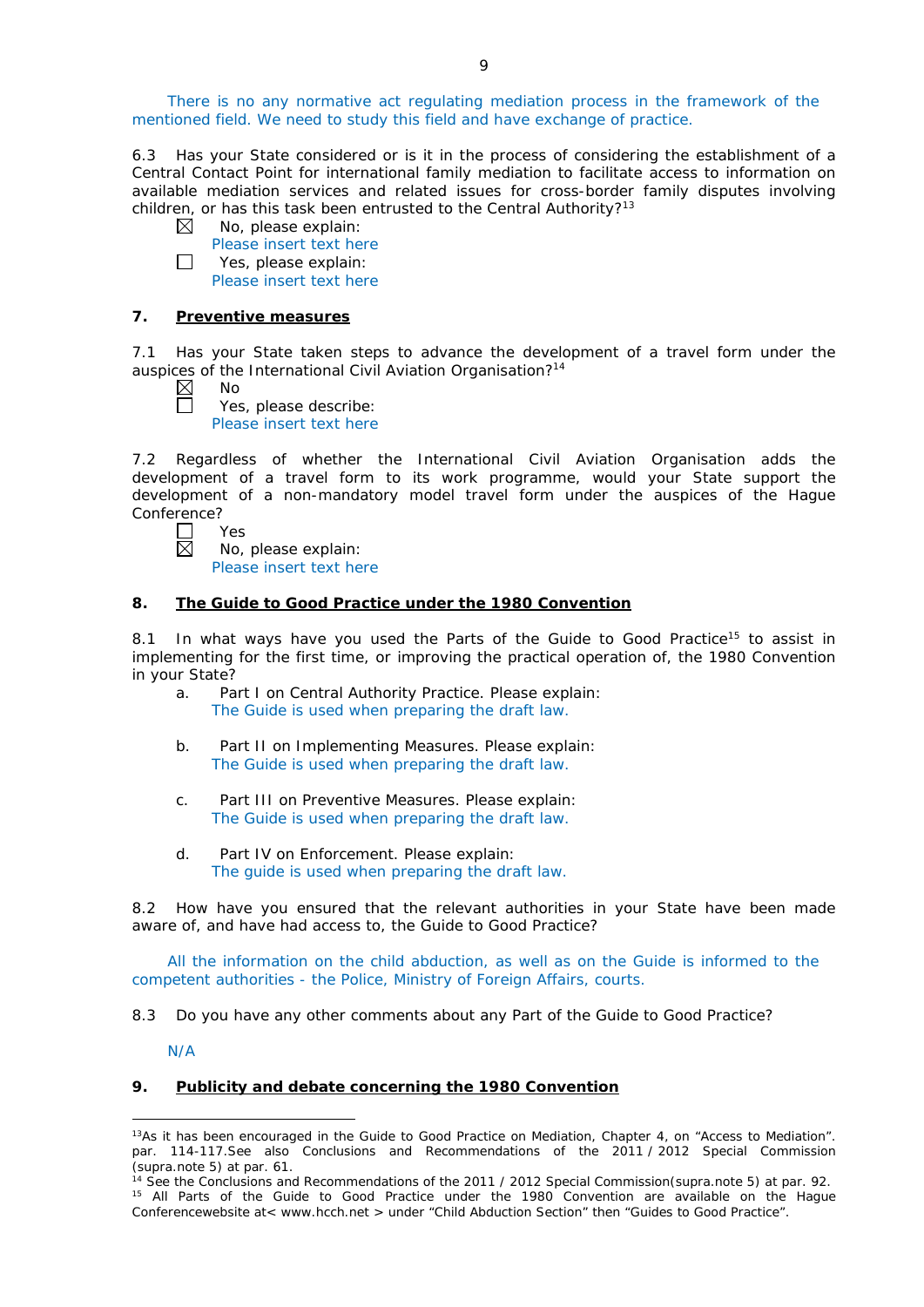9.1 Has the 1980 Convention given rise to (a) any publicity (positive or negative) in your State, or (b) any debate or discussion in your national parliament or its equivalent?

No

Yes, please indicate the outcome of this debate or discussion, if any: Please insert text here

9.2 By what methods does your State disseminate information to the public about the 1980 Convention?

The citizens can gain information in all State institutions. Also when talking about child protection system on television or on radio the provisions of the Convention are also being illustrated.

### **PART IV: TRANSFRONTIER ACCESS / CONTACT AND INTERNATIONAL FAMILY RELOCATION**

### **10. Transfrontier access / contact**<sup>16</sup>

10.1 Since the 2011 / 2012 Special Commission, have there been any significant developments in your State regarding Central Authority practices, legislation, procedural rules or case law applicable in cases of transfrontier contact / access?<br>  $\boxtimes$  No<br>
Yes, please explain:

| × | Nr |
|---|----|
|   |    |

Yes, please explain: Please insert text here

10.2 Please indicate any important developments in your State, since the 2011 / 2012 Special Commission, in the interpretation of **Article 21** of the 1980 Convention.

### N/A

10.3 What problems have you experienced, if any, as regards co-operation with other States in respect of:

- a. the granting or maintaining of access rights; N/A
- b. the effective exercise of rights of access; and N/A
- c. the restriction or termination of access rights. N/A

Please provide case examples where possible. N/A

10.4 In what ways have you used the "General Principles and Guide to Good Practice on Transfrontier Contact Concerning Children"17 to assist in transfrontier contact / access cases in your State? Can you suggest any further principles of good practice?

## N/A

<u>.</u>

## **11. International family relocation**<sup>18</sup>

<sup>16</sup> See the [Conclusions and Recommendations](https://assets.hcch.net/upload/concl28sc5_e.pdf) of the 2006 Special Commission (*supra.*note 5)at paras 1.7.1 to 1.7.3.

<sup>&</sup>lt;sup>17</sup> Available on the Hague Conference website at < www.hcch.net > under "Child Abduction Section" then "Guides to Good Practice".

<sup>&</sup>lt;sup>18</sup> See the Conclusions and Recommendations of the 2006 Special Commission meeting at paras 1.7.4 to 1.7.5: *"*1.7.4 The Special Commission concludes that parents, before they move with their children from one country to another, should be encouraged not to take unilateral action by unlawfully removing a child but to make appropriate arrangements for access and contact preferably by agreement, particularly where one parent intends to remain behind after the move.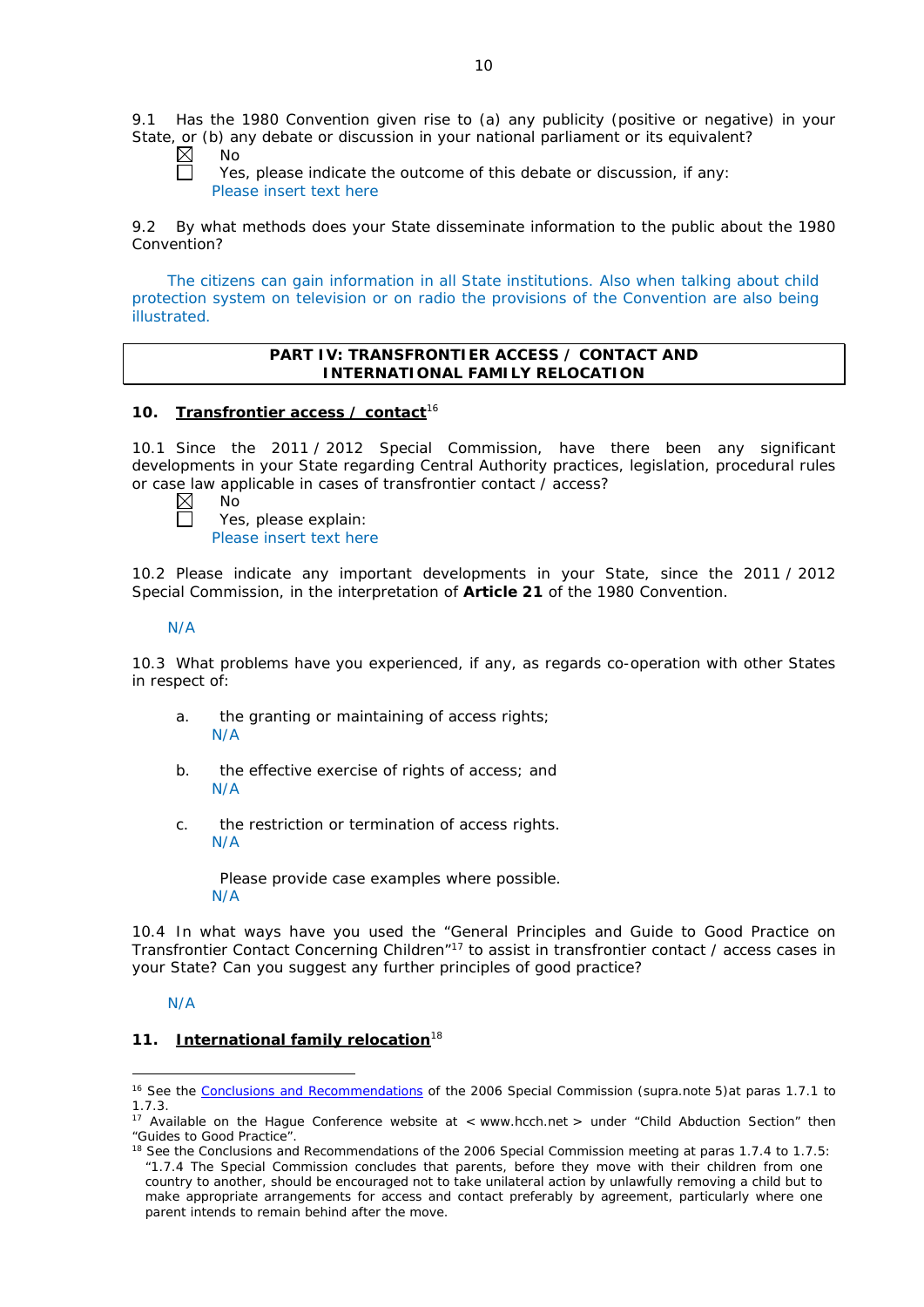11.1 Since the 2011 / 2012 Special Commission, have there been any significant developments in your State regarding the legislation, procedural rules or case law applicable to international family relocation? Where possible, please explain these developments in the legislation, procedural rules or case law:

N/A

#### **PART V: NON-CONVENTION CASES AND NON-CONVENTION STATES**

#### **12. Non-Convention cases and non-Convention States**

12.1 Are there any States that you would particularly like to see become a State Party to the 1980 Convention? If so, what steps would you suggest could be taken to promote the Convention and encourage ratification of, or accession to, the Convention in those States? Please explain:

Taking into consideration the fact that there is a huge Armenian community in the United States of America, it would very much appreciate to cooperate with the USA in the framework of child abduction field, as there are cases when the child is abducted by his/her parent to the USA and it is not possible to return the child. We are willing to mutually start taking measures to organize the cooperation.

12.2 Are there any States which are not Parties to the 1980 Convention or not Members of the Hague Conference that you would like to see invited to the Special Commission meeting in 2017?

Taking into consideration that there is also Armenian community in Lebanon and Iran we would very much appreciate to cooperate with these States under the child abduction field.

*The "Malta Process"*<sup>19</sup>

<u>.</u>

12.2 In relation to the "Malta Process":

a. Do you have any comment to make on the "Principles for the Establishment of Mediation Structures in the context of the Malta Process" and the accompanying Explanatory Memorandum?20 N/A

b. Have any steps been taken towards the implementation of the Malta Principles in your State and the designation of a Central Contact Point, in order to better address cross-border family disputes over children involving States that are not a Party to the 1980 and 1996 Hague Conventions?<br>  $\boxtimes$  No

No

戸 Yes, please explain: Please insert text here

c. What is your view as to the future of the "Malta Process"?

<sup>1.7.5</sup> The Special Commission encourages all attempts to seek to resolve differences among the legal systems so as to arrive as far as possible at a common approach and common standards as regards relocation."

<sup>&</sup>lt;sup>19</sup> The "Malta Process" is a dialogue between certain States Parties to the 1980 and 1996 Conventions and certain States which are not Parties to either Convention, with a view to securing better protection for crossborder rights of contact of parents and their children and addressing the problems posed by international abduction between the States concerned. For further information see the Hague Conference website at < www.hcch.net > under "Child Abduction Section" then "Judicial Seminars on the International Protection of Children".

<sup>20</sup> The Principles and Explanatory Memorandum were circulated to all HagueConferenceMemberStates and all States participating in the Malta Process in November 2010. They are available on the Hague Conference website at < www.hcch.net > under "Child Abduction Section" then "Judicial Seminars on the International Protection of Children".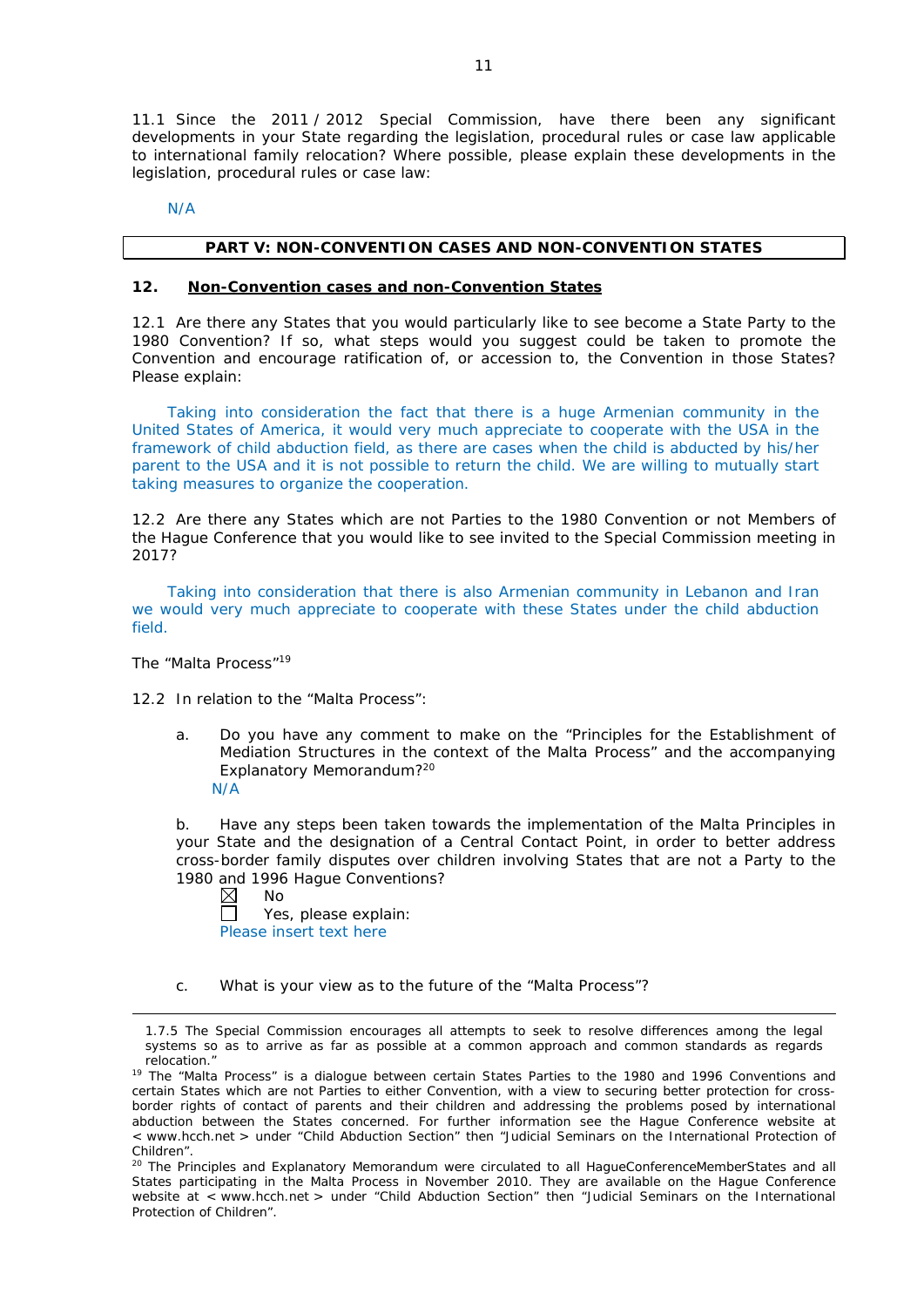### **PART VI: TRAINING AND EDUCATION AND THE TOOLS, SERVICES AND SUPPORT PROVIDED BY THE PERMANENT BUREAU**

### **13. Training and education**

13.1 Can you give details of any training sessions / conferences organised in your State to support the effective functioning of the 1980 Convention, and the influence that such sessions / conferences have had?

N/A

### **14. The tools, services and support provided by the Permanent Bureau**

*In general*

<u>.</u>

14.1 Please comment or state your reflections on the specific tools, services and support provided by the Permanent Bureau to assist with the practical operation of the 1980 and 1996 Conventions, including:

- a. The Country Profile available under the Child Abduction Section. N/A
- b. INCADAT (the international child abduction database, available at < www.incadat.com >). N/A
- c. *The Judges' Newsletter* on International Child Protection the publication of the Hague Conference on Private International Law which is available online for free;<sup>21</sup> N/A
- d. The specialised "Child Abduction Section" of the Hague Conference website  $(<$  www.hcch.net >); N/A
- e. INCASTAT (the database for the electronic collection and analysis of statistics on the 1980 Convention);  $22$ N/A
- f. Providing technical assistance and training to States Parties regarding the practical operation of the 1980 and 1996 Conventions.23 Such technical assistance and training may involve persons visiting the Permanent Bureau or, alternatively, may involve the Permanent Bureau organising, or providing assistance with organising, national and international judicial and other seminars and conferences concerning the Convention(s) and participating in such conferences; N/A
- g. Encouraging wider ratification of, or accession to, the Convention(s), including educating those unfamiliar with the Convention(s);  $24$ N/A

<sup>&</sup>lt;sup>21</sup> Available on the Hague Conference websiteat < www.hcch.net > under "Child Abduction Section" and "Judges' Newsletter on International Child Protection". For some volumes of *The Judges' Newsletter*, it is possible to download individual articles as required.

<sup>&</sup>lt;sup>22</sup>Further information is available via the Hague Conference website at  $\lt$  www.hcch.net >under "Child Abduction Section"then "INCASTAT".

Such technical assistance may be provided to judges, Central Authority personnel and / or other professionals involved with the practical operation of the Convention(s).

<sup>&</sup>lt;sup>24</sup>Which again may involve State delegates and others visiting the Permanent Bureau or, alternatively, may involve the Permanent Bureau organising, or providing assistance with organising, national and international judicial and other seminars and conferences concerning the Convention(s) and participating in such conferences.